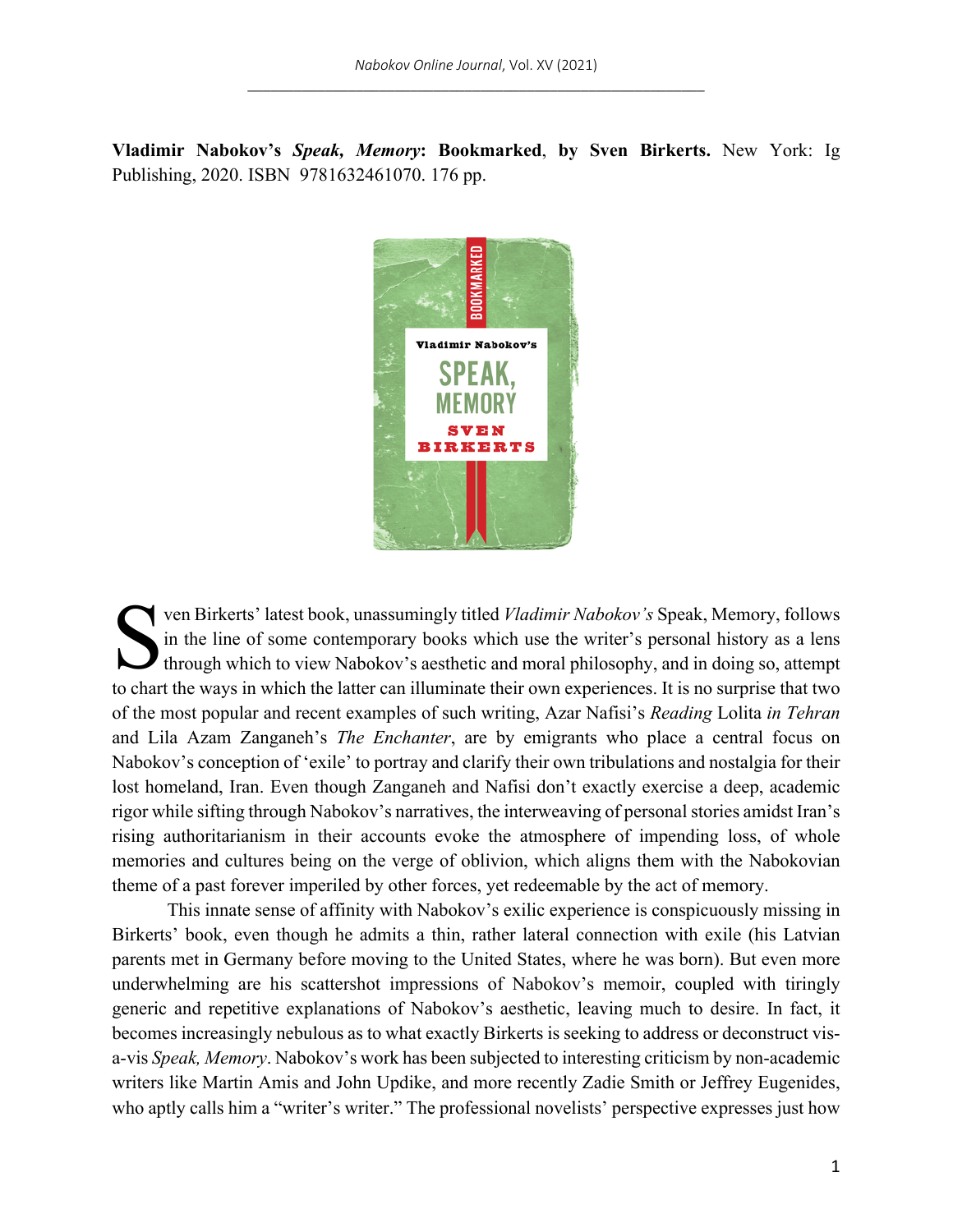daunting and impressive Nabokov's achievements are for his peers, who perhaps understand more closely than academics how ridiculously difficult and unique the high-wire acts he pulls off on the page really are. But Birkerts offers no fresh frame of reference, and his task is made many times more difficult by his selecting *Speak, Memory* for analysis, which contains undoubtedly the strongest evocation of exile as well as the most emphatic defense of the redemptive power of memory in Nabokov's corpus. There is no clear order to his chapters, which are too sparsely written to cover areas important in Nabokov and end almost as abruptly as they begin, or to his narratorial voice, which jumps from one aspect of Nabokov's memoir to the next without any clear sense of progression.

In the beginning, one anticipates from Birkerts' tone and tenor that he will dive into a close reading of the text. Noting in his prologue that he has set himself the constraint of not consulting background material in order to isolate *Speak, Memory* as his sole focus, Birkerts further reinforces this. However, soon enough, his observations begin to be punctuated by anecdotes from his own past, his approaches to writing, and his rather hazy thoughts on memoir writing. Seemingly unsure about whether to commit to a strict, purposeful, hermeneutic reading of Nabokov's memoir or to juxtapose his past experiences alongside Nabokov's approach to memory, Birkerts' account, at a little more than hundred pages, meanders from one to the other, ending up with a faint crossover between the two. His readerly insights are often interrupted by short segments about his personal journey that led him to Nabokov and his memoir, but these two approaches never really cohere. His failure to present a holistic reading of *Speak,Memory* is especially highlighted if read by a Nabokov enthusiast, who is aware of the wealth of layers and patterns, the Proustian intensity with which Nabokov meditates on time, past, memory, etc., and the way themes and scenes from his memory are mirrored or refracted in his fiction. One of the recurring exhortations Birkerts makes in the book is that Nabokov "makes no pretense of being objective," that his memoir is not dictated by events of history, that memory continuously embellishes "reality" because a "writer's personality and character impinge on everything he writes." All this is certainly true, but to the point of being trite, if not tautological—something taken for granted not only in Nabokov studies but also in the dissemination of memoirs in popular culture and the publishing industry.

To compound this, he articulates his impressions in such sentimental and abstract prose as to be almost diametrically opposed to Nabokov's minutely observant and intricately detailed descriptions. For example, one of the "lessons" he draws (one can imagine the anti-didactic Nabokov cringing here) from *Speak, Memory* is that the organizing principle in crafting a memoir ought to be "the truth of one's own feeling." Elsewhere, he states blandly that the purpose of the memoir is to capture "the spirit and emotion of the bygone event," and subsequently, discussing Nabokov's description of childhood, he says that his words allow us to "feel the moment from the inside." Birkerts seems to be in completely uncertain territory when he resorts to such misty abstractions as "spirit," "unconscious," and what he at one point calls "the stuff of a life." Given that he mentions Nabokov's focus on "detail," it is surprising that umpteen unconvincing variations on truisms don't seem too vague or inappropriately casual to Birkerts' ears.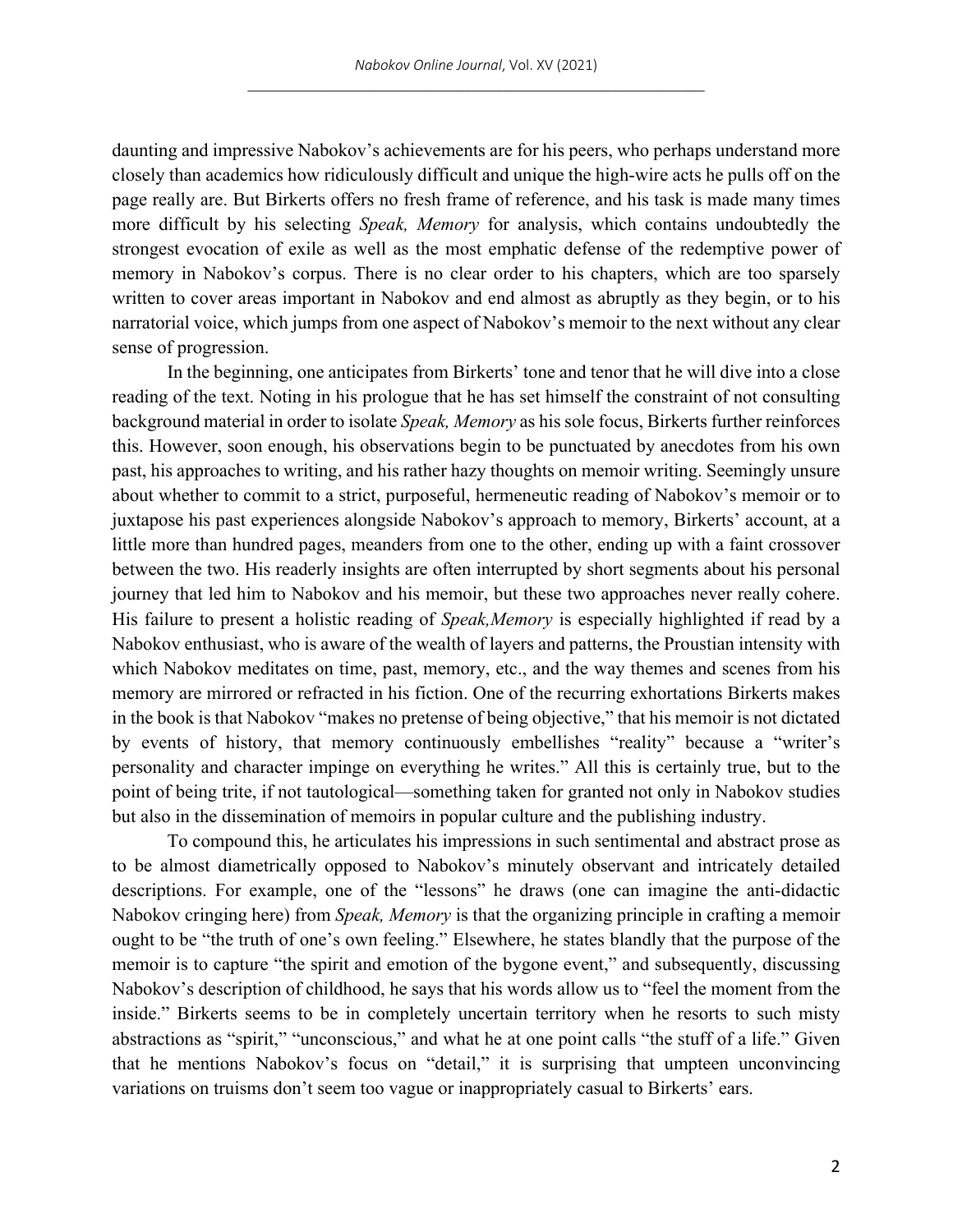Birkerts' judgments thus land with far less revelatory impact than his tone suggests; furthermore, he fundamentally misunderstands Nabokov's aesthetic principles. Comparing the working of memory in Proust and Nabokov, Birkerts invokes the famous madeleine episode to suggest that just as Proust's madeleine triggers the "involuntary" nature of memory, Nabokov's memoir likewise testifies to the "unconsciousness" of memory. Although he cites no concrete portion, the mistaken equivalence between Proust and Nabokov arises probably because Birkerts misconstrues the latter's resistance to "standards of sequence or hierarchies of mattering" as memory simply acting upon him like a muse to "trigger" his recall. But throughout his memoir, one element that comes across clearly is how strongly Nabokov conceives memory to be an act of agency. As Michael Wood says, the work of memory for Nabokov is "an act of will" par excellence—will at "its most determined, lucid, and courageous," something which disqualifies a passive subject. It is less of a trigger than an active refocusing of the "lenses of memory," in Nabokov's words, which leads us to see and recreate the past, and especially to sense patterns through it. A Proustian sensibility which affords memory an involuntary hold over someone would be anathema to the Nabokovian "wingstroke of the will" that creates a "bright mental image" of the past.

What Nabokov combines, therefore, is a dedication to salvaging the minutest particulars of a memory while at the same time disregarding a reverence towards historical continuity, landmark events, or objective facts, to produce something close to the Kantian idea of "subjective universality." This would imply not" feeling" a connection with memories and giving them abstract expression, as Birkerts half-implies, but charting out and magnifying its details, sensing the patterns in its "form," so as to project it universally for readers who make a reciprocal investment in the details. This is closer to what Nabokov also suggests in his famous quote about "reality" being a "subjective affair...an infinite succession of steps" which can be apprehended through an increasing level of specificity, and this is also what he meant by his enigmatic statement that an artist should have "the precision of a poet and the imagination of a scientist." Pure subjectivity and precision, therefore, are not mutually exclusive, and often Birkerts tends to conflate this subjectivity with a sentimental solipsism without much close reading or minute analysis of the memoir's text.

Birkerts also makes the absurd suggestion that in this "coming of age" story, Nabokov's parents "don't much affect his experiences as he narrates them." This is particularly startling because, in the very second chapter, we encounter one of the most evocative and poignant phases of his memoir, as Nabokov lovingly details his experiences with his mother, and subsequently portrays what a formative role his father played in shaping his early interest in classical literature, especially in Dickens, Pushkin, and other Russian writers. The harmony between his and his mother's interests is clear for the reader; she acquaints him to the arboreal world around him of bushes, mushrooms, and insects, gives a tender instruction which drives the memoir and hauntingly foreshadows the exile they were to face: *Vot Zapomni* (Now remember!). Her influence is perhaps revealed best by the way she bonds with him about synesthesia—a condition they shared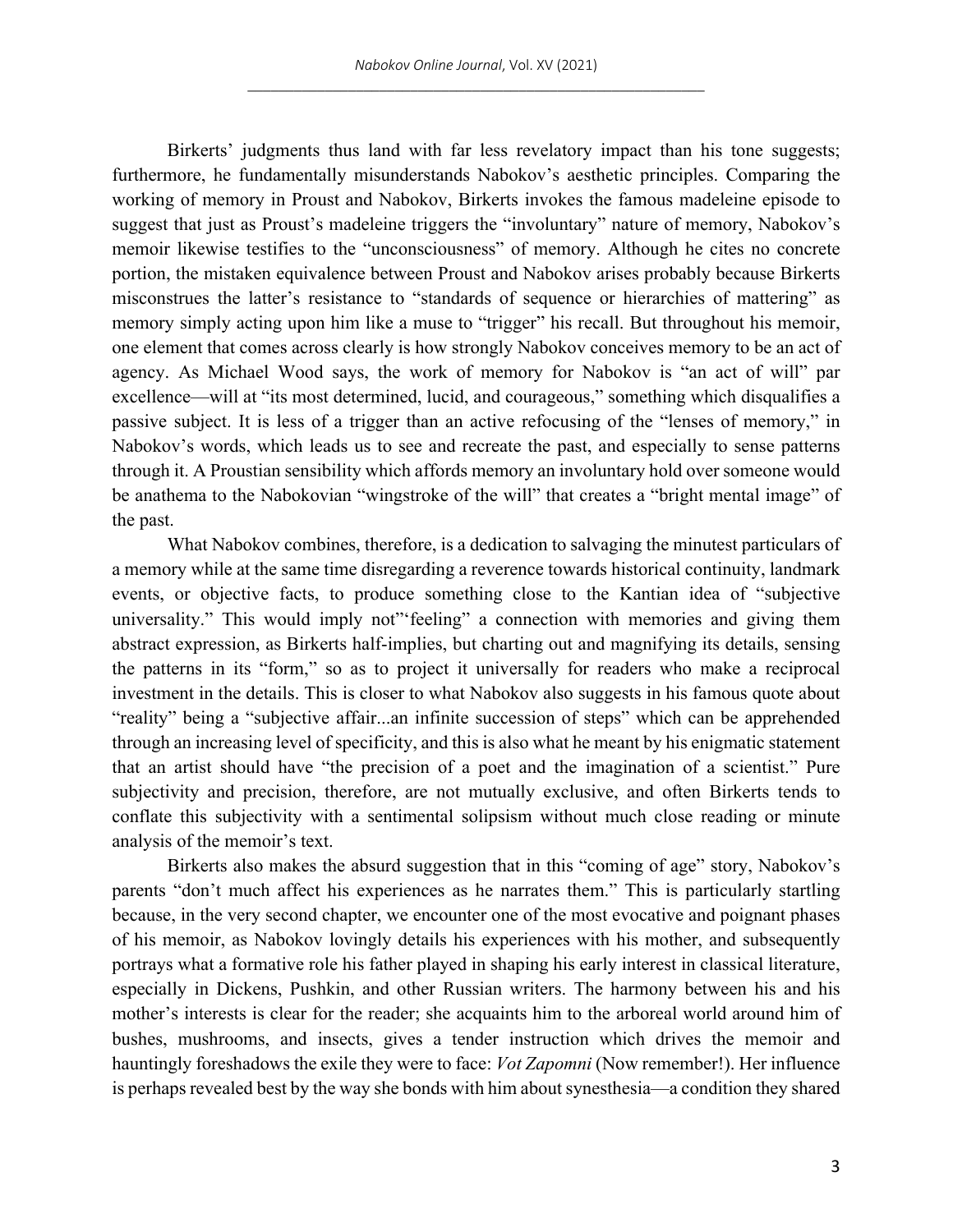which enabled both to intersperse one mode of sense-perception into another. As for his father, the possibility of a duel in which he could be killed brings at once the strongest outpouring of love as well as the most sorrowful realization that death is deferred, but not defeated.

Birkerts lists some of these connections but short-sightedly assumes that this supposed lack of parental influence is explained by Nabokov's instinct to safeguard privacy, a "protective reticence" which creates "distance," without probing if this understated approach is a deliberate narrative choice by Nabokov to achieve an effect. Even though he mentions Nabokov's emotions about his father's duel and his mother's instruction to"'remember," he fails to see that this "distance" is a constructive element in the memoir, a lack that enables a resonance rather than an inexplicable failure of expression on Nabokov's part.

Another character whose subtle, understated presence in the memoir Birkerts misses is Sergey, Nabokov's elder brother. Sergey's homosexuality was a secret that Nabokov stealthily came across in his brother's diary and "in stupid wonder" revealed to his family members. This betrayal is mirrored in the future by his failure to save Sergey from the fascist regime in Nazi-Occupied Paris. Nabokov left with his wife and young son but immensely regretted that Sergey had to "stutter his astonishment to an indifferent concierge'' when, too late, he came looking for his America-bound brother. A pattern appears in this repetition of events, although this time it sketches a motif that spells death and remorse, not the vibrant joys of consciousness.

Nabokov's portrayal of each of his family members hints that the tracing of designs and patterns across time and fate, which for Nabokov at least partly forms the *raison d'etre* of memoir, is a task to be carried out no matter how pleasant or painful the evocation. To reiterate Michael Wood's argument, the memory of loss is reconstructed as a purpose and for which "reality is a rehearsal." "Regret is a kind of fulfillment rather than an accident," Wood writes, and Sergey's is "one of those lives that hopelessly claim a belated something." Birkerts is right that Sergey gets only "a few moments on stage," but he misses how Nabokov uses these interstitial moments as windows to magnify whole lifetimes and de-familiarize the usual ways we understand notions like memory, reality, and time. He even cites Michael Wood's title, "The Magician's Doubts," but symptomatically misses that the key word in that designation is doubt, not magician. While Wood deftly identifies a subtle strain of "fallibility" that runs alongside and curiously undermines Nabokov's confident rebellion over the tyrannies of time, Birkerts remains fixated rather mystically over Nabokov's "sleight of hand."

The few times he raises some genuinely interesting questions, Birkerts runs out of space to cogently pursue them. For example, he is on to something when he points out that "slowing down time," if not actually arresting its progress, forms a great deal of the impetus of Nabokov's narrative voice; or when he briefly discusses how particular modes, devices, or ways of seeing highlight Nabokov's emphasis on observation and ocular activity as gateways to subjectivity and knowledge. But Birkerts hurriedly extinguishes such aspects as the reader is just warming up to them. Throughout the book, there remains a nagging sense of something making its way into our minds but suffocatingly through a narrow, constricted corridor. Ultimately, one wishes that